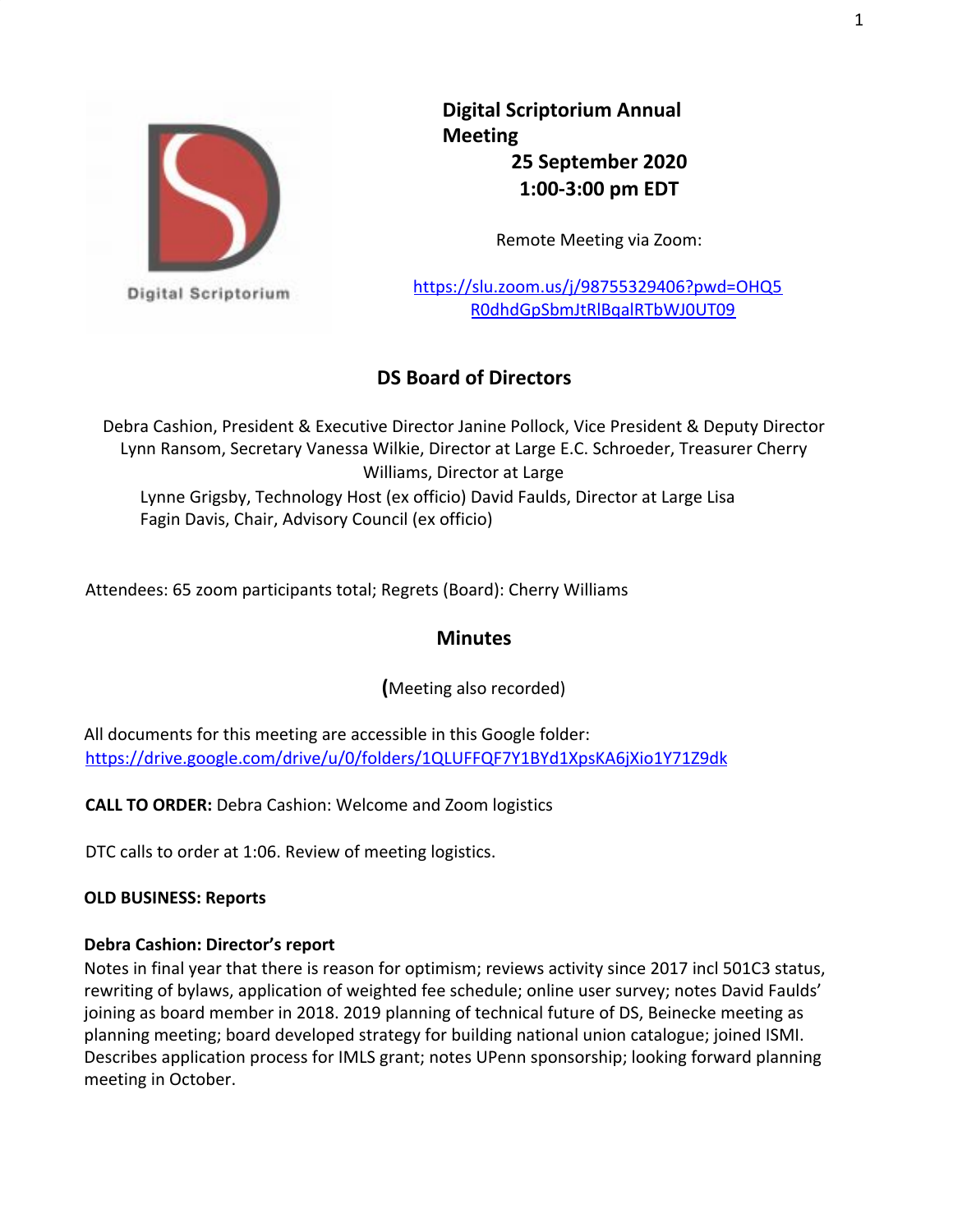#### **E.C. Schroeder: Treasurer's report**

Reviews report posted in Google drive; shows dues spreadsheet with fee schedule; explains weighted fee schedule; all DS fees used to pay for Technical Host; no questions.

#### **Vanessa Wilkie: Membership report**

23 voting members; 12 associates; notes that IMLS grant is good moment to grow membership; notes member info and MOU is on website; Covid19 crisis has put strain on institutions but notes value; new members Cornell and NY Academy of Medicine; notes that we are anticipating St. Louis Public Library and UCLA to join

> Vote to approve new Members and Associates Consuelo Dutschke moves to welcome NY Acad of Music; LFD seconds motion. Motion passes. Bill Stoneman moves to welcome Cornell; ECS seconds motion. Motion passes

#### **Lisa Fagin Davis: Advisory Council report**

Clarification in role and composition of AC; comprised of ms scholars, seen as voice of the user community as opposed to institutional members who serve as governance; AC will play consultancy role in visioning process of DS 2.0; hope all will attend upcoming planning meeting; notes Board has approved policy that chair of AC will serve ex officio on Board of Directors Members of AC: Consuelo Dutschke, Barbara Shailor, Ray Clemens, Lisa Fagin Davis (Chair), James Marrow, Bill Stoneman, David Ganz

#### **Lynne Grigsby: Technology Host report**

Notes role as technical guru for DS; Berkeley hosted DS since 2012; present WebGenDB database is same architecture as that conceived in early 2000s--in end of life stage; DS not a good fit for new UCB digital platform, so Berkeley will not be migrating DS to new platform but have committed to maintaining DS and adding new data for one year; looking forward to DS 2.0 and being part of process.

#### **DS 2.0**

Lynn Ransom: IMLS grant, Steering Committee, Planning meetings (Oct. 6, 8, 13, 15; 1:00-3:00 pm EDT) Emma Thomson, Institutional Survey

LR reads report posted in google folder; ET reviews program. Reminds members/institutions to complete survey:

[https://docs.google.com/forms/d/e/1FAIpQLScTRjmKjklffvum8nGuM\\_m5JEUrljA6ccl\\_-budv1JFEKtD3Q](https://docs.google.com/forms/d/e/1FAIpQLScTRjmKjklffvum8nGuM_m5JEUrljA6ccl_-budv1JFEKtD3Q/viewform) [/viewform](https://docs.google.com/forms/d/e/1FAIpQLScTRjmKjklffvum8nGuM_m5JEUrljA6ccl_-budv1JFEKtD3Q/viewform)

Register for Planning Meeting here:

<https://libcal.library.upenn.edu/calendar/kislak/digitalscriptorium>

Janine Pollock moves to accept all reports. Liz Teviotdale seconds the motion. Reports accepted.